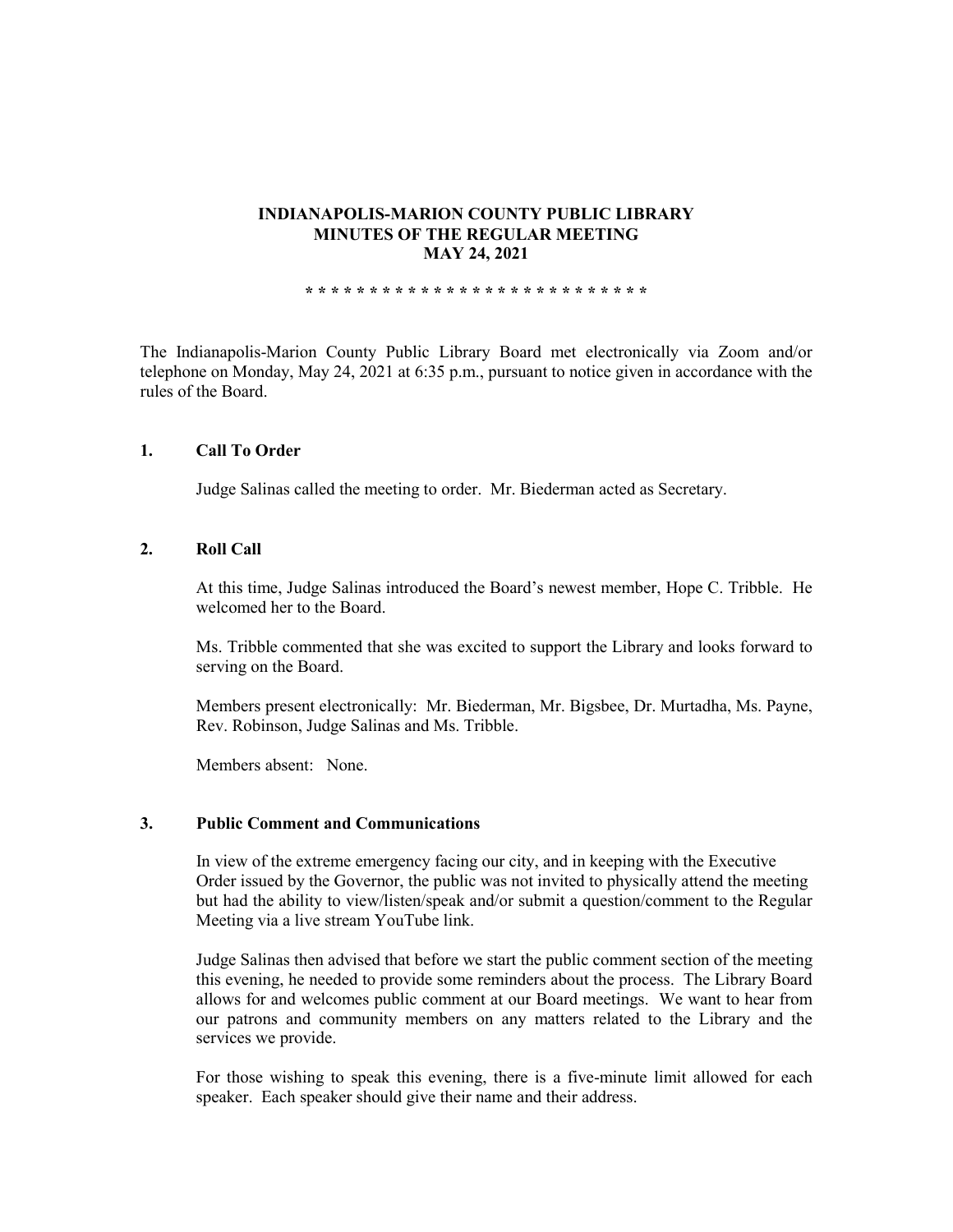We understand that at least one of the public commentators signed up to speak this evening may wish to speak about issues from when they were an employee of the library related to coworkers who are still employees at the Library. These issues have been taken seriously by the Library. Library leadership, including the CEO, the Chief Public Services Officer, the Diversity, Equity and Inclusion Officer, the Director of HR, and an outside consultant engaged for these types of issues, met with the past employee to discuss their concerns. Additionally, Library leadership conducted an extensive internal review regarding the past employee's concerns. This internal review has since concluded and any appropriate action was taken.

It is not appropriate for any of us  $-$  board members, staff, or members of the public  $-$  to use this forum to address specific personnel issues. If someone does not follow this guidance, I will instruct you accordingly. I provide this guidance to adequately respect how personnel matters are treated and to equally respect any personnel against whom concerns may be directed.

At this time, there were some technology difficulties which caused a problem but those were resolved and then former Library staff member, Bree Flannelly, addressed the Board as follows:

*It baffles me to know that so many people don't understand that white supremacy isn't just the hatred of non-white people, it's the disrespect and disregard of nonwhite people. It's the obstruction of efforts to support non-white people. It's the refusal to acknowledge non-white reality. It's the refusal to punish, or even inconvenience, white people who do not…do constant harm to non-white people. I'm gonna say that again, it is the refusal to punish, or even inconvenience, white people who do constant harm to non-white people. Most white people literally cannot perceive racism because it's not directed at them. So what sense does it make to ask an office full of white employees about racism? These are people who talk about broken drag queens, porch monkeys, the hygiene of Muslim people during Ramadan, and how they think African men stink. Do you really think they'll admit that their culture is toxic? Literally every Black person I've spoken to, in and out of IndyPL, believes what I've gone through is horrendous, because they've gone through similar things. Some of the white people that I've tried to speak to about my struggles at IndyPL pushed this false narrative of [air quotes] both sides [end air quotes]. Both sides implied that I'd done something to deserve poor treatment. I have literally never spoken an off-word to any of my co-workers unless I was setting a boundary that was habitually crossed. I don't need a single friend in a work environment.*

*I've actually come to prefer the distance from co-workers because I've seen how quickly people abandon me if I'm an inconvenience to them or their white friends. What I and every Black person needs is respect and work appropriate support. We just want to do our jobs. As a Library you'd think IndyPL would understand the power of words. Words aren't isolated expressions floating in ether. Words shape and are shaped by action. Do you think a manager who calls a cafe worker a broken drag queen will respect LGBTQ+ employees or patrons? It was no surprise that that manager tried to gaslight me. Do you think a supervisor who joked that a Black high school boy must be "on the spectrum" because he has a unique sense of style, is capable of respecting neurodiverse minds, or even Black people who don't fall under the stereotypes she obviously holds?*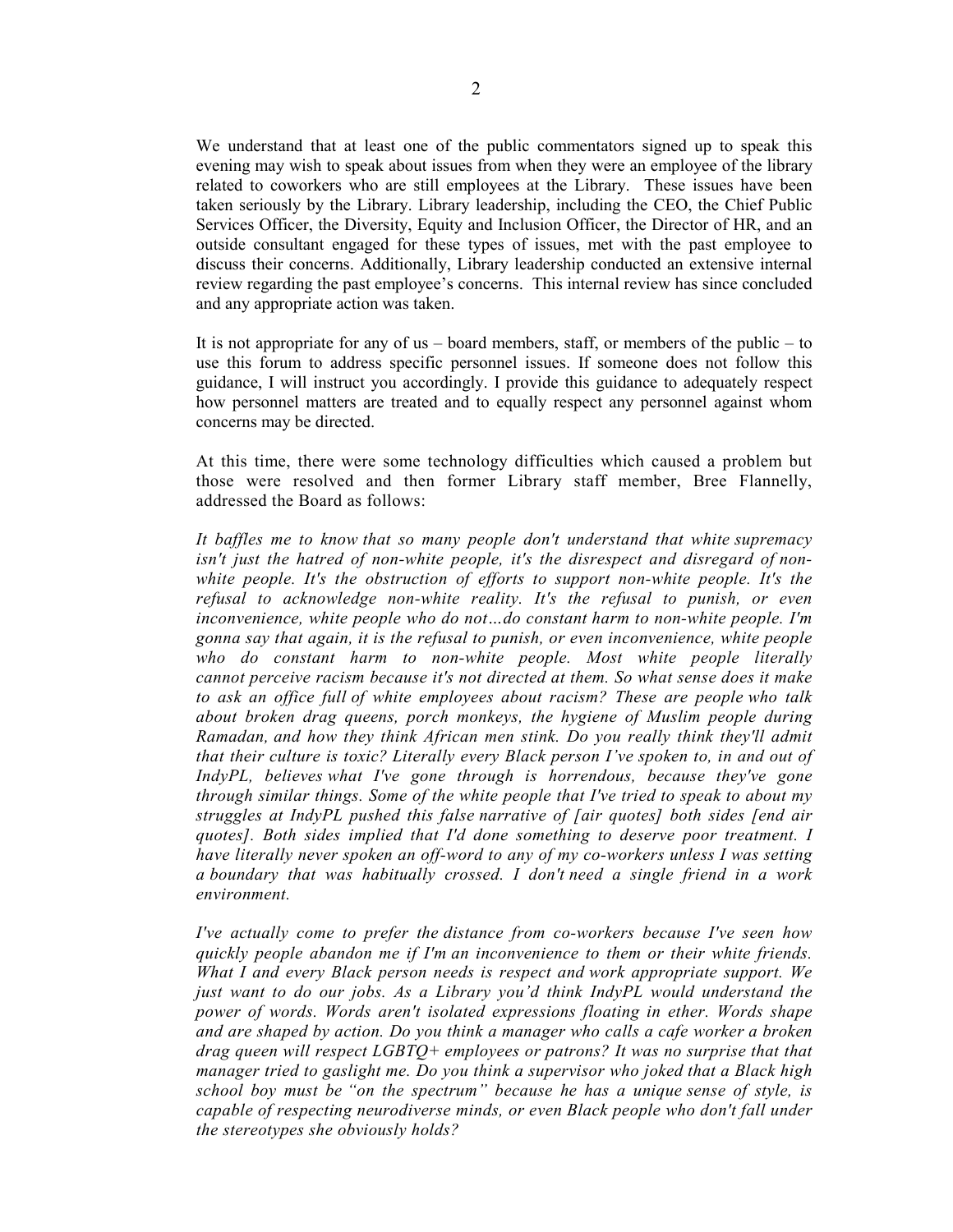*It was no surprise that that co-worker tried to bully me. Black employees in the Indianapolis Public Library are often criticized for trifles but rarely celebrated for their brilliant efforts. This criticism isn't just mean, it literally communicates to every fiber of the body. My brain tissues. The muscles that now suffer chronic tension and the legs that worked perfectly well before I worked at IndyPL, are convinced that nothing I ever do will be enough. I'll be fighting that feeling for the rest of my life. I'm not just coming to this board about myself or the Curve or even just Central. There's incompetence on every level. Do you think a CEO who refers to the esteemed visitors from our sister city in China as "those Chinese" is capable of serving the Asian community or anyone without her cultural background? IndyPL managers have continually denied people of color employment in favor of current white IndyPL employees. The current manager went so far as to downplay the talent and assets of Black candidates for jobs so she could hire a friend. A manager talks down so much to a Black woman who was president of an organization, a professional organization…he talked down to her like she was a dog. He would never talk that way to my husband, my brothers, my father, my father-inlaw, or stepfather. These actions come naturally to people with even the slightest taste of their power over marginalized groups. They can't see or don't care to see the harm they're doing. At this point I don't think IndyPL suffers from ignorance alone. Leaders and employees know they've done some of the negative things I've talked about today, and they're afraid that if one white employee gets demoted or fired for their racist actions, the majority of white employees would get demoted or fired. This organization needs to be investigated top down by competent external experts. The level of incompetence and negligence that IndyPL leaders continue to show is a robbery of this city. Failure to promote public resources is just as bad as withholding those resources, especially when the money, that could, could promote those resources, lines the pockets of leaders who lack community connection to abandon parts of Indianapolis' vibrant community is tantamount to theft. And that's the end of my comments.* 

Recent comments received from patrons via the Library's website were then read into the record as follows:

#### **Comment Submitted By:**

#### Nanci Slagle

*I am an English teacher in a public high school in Marion County. My students come from diverse backgrounds and I count on the library to provide them with resources, both in the form of staff and of literature, that reflect that diversity. Libraries have always been an extension of the classroom. Teachers encourage students to get a library card early in life and to use it often. Please make sure that you are supporting the entire community that you serve. Hire and encourage your black, brown and Hispanic employees to actively reach out and support our minority communities. It's the best and only way to include and educate ALL of our neighbors. Thank you for your time.*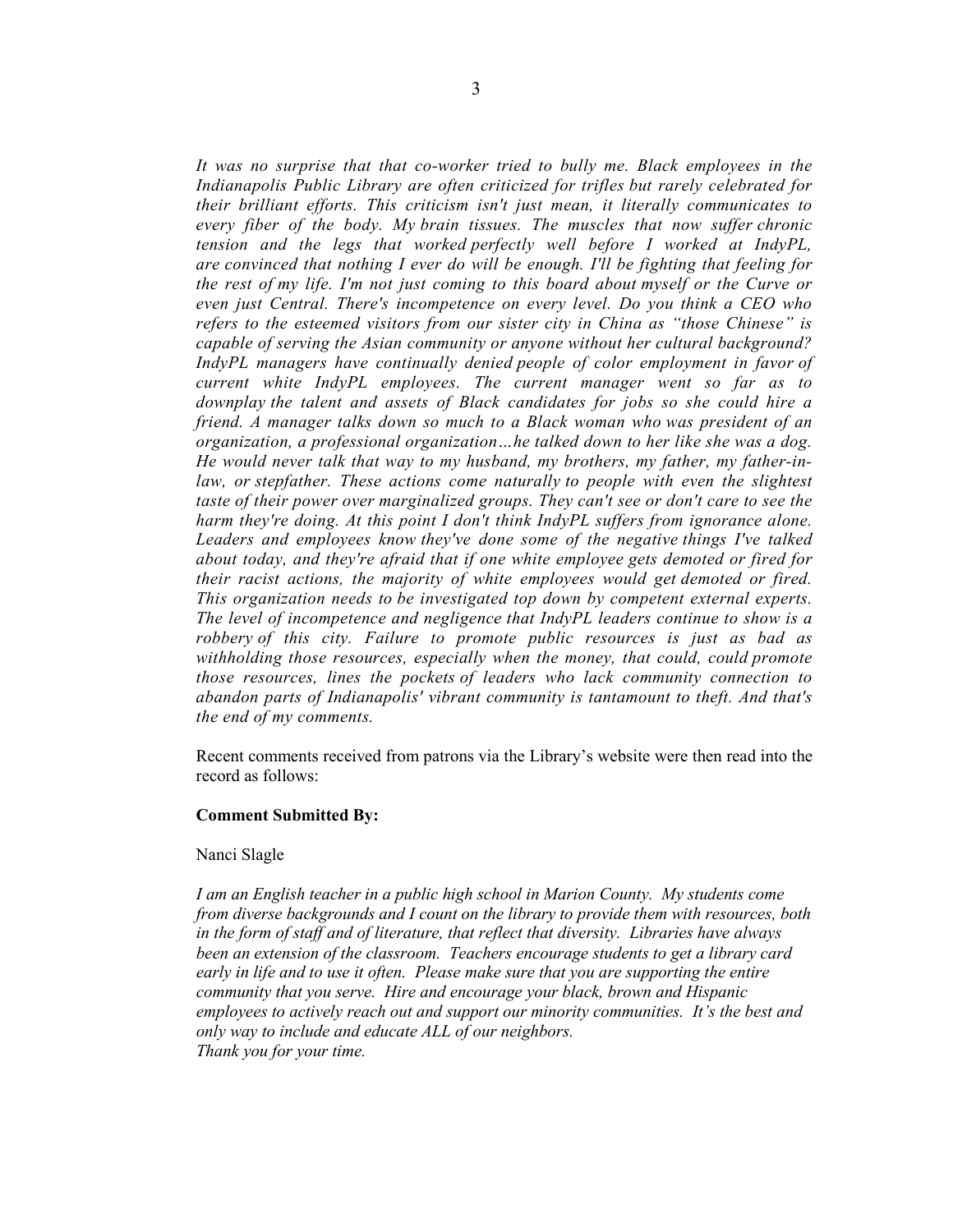Christopher Dance

*In the wake of recent calls for racial justice this last year it is so sad to hear that the library is not doing the work that needs to be done in regards to equity in the workplace.* 

*Independent investigations should be made into hiring procedures and also upward advancement policies if the organization is to represent our community of Indianapolis. IndyPL should not be a place tolerant of racist rhetoric, or workplace discrimination.* 

Dr. Murtadha noted that we need to think deeply about why we are getting these comments on racial equity at this time.

Ms. Payne felt that a climate study would help the Library investigate racial equity and other internal issues. She asked Dr. Murtadha to share her experiences in this regard with the Library's human resources department.

## **4. Approval Of Minutes: Executive Session, Regular and Special Meetings**

#### a. **Regular Meeting, April 26, 2021**

The minutes from the Regular Meeting held April 26, 2021 had been distributed to the Board.

The minutes were approved on the motion of Dr. Murtadha, seconded by Ms. Payne, and the following roll call vote:

| Mr. Biederman $-$ Aye    | $Rev. Robinson - Aye$ |
|--------------------------|-----------------------|
| Mr. Bigsbee $-$ Aye      | Judge Salinas – Aye   |
| $Dr.$ Murtadha $-$ Aye   | $Ms.$ Tribble $-$ Aye |
| $Ms. \text{Payne} - Aye$ |                       |

### **COMMITTEE REPORTS**

## **5. Finance Committee (Patricia A. Payne, Chair; Raymond Biederman, Curtis Bigsbee)**

### a. **Report of the Treasurer – April 2021**

Jackie Nytes, Chief Executive Officer, reviewed the Report of the Treasurer that had been distributed to the Board.

She commented that the Library has received approximately \$2.7 million in revenue year-to-date and our expenditures are \$13.9 million. Ms. Nytes noted the importance of the Library's Fund Balance which often keeps the Library afloat while we have to wait on our property tax revenue to be received.

Ms. Payne made the motion, which was seconded by Ms. Tribble, that the Report of the Treasurer be filed for audit.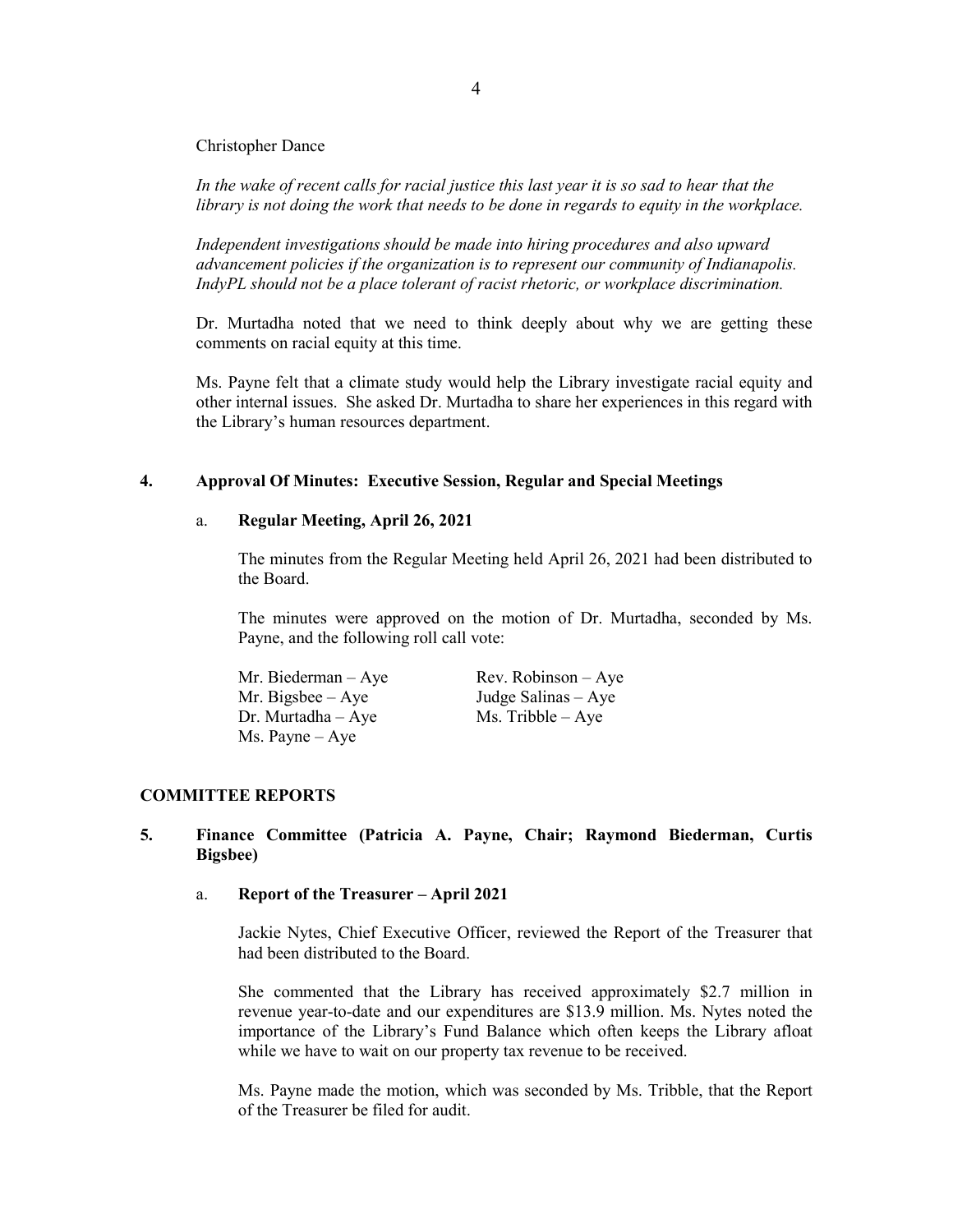The Report of the Treasurer was approved for filing for audit on the following roll call vote:

Mr. Biederman – Aye Rev. Robinson – Aye<br>Mr. Bigsbee – Aye Judge Salinas – Aye Mr. Bigsbee – Aye Dr. Murtadha – Aye  $Ms.$  Tribble – Aye Ms. Payne – Aye

## **6. Diversity, Policy and Human Resources Committee (Curtis W. Bigsbee, Chair; Patricia A. Payne, Hope C. Tribble)**

a. **Resolution 19 – 2021** (IMCPL Board Electronic Communications Meetings Policy)

Robert Scott, Library Board attorney, discussed the legislation recently passed by the Indiana General Assembly. The legislation grants members of governing bodies of political subdivisions, such as the Library Board, the ability to participate in public meetings electronically. This new policy will govern a member's participation in public meetings by electronic means at times in which physical attendance may not be possible, practical or is otherwise overly burdensome. At least four members will need to be physically present and all members should attend in person at least 50% of the time. Starting next month, our Board meetings will be held at the Library Services Center. Meetings will continue to be streamed on YouTube.

After full discussion and careful consideration of Resolution 19 – 2021, the resolution was adopted on the motion of Mr. Bigsbee, seconded by Ms. Payne, to approve Resolution  $19 - 2021$ , the IMCPL Board Electronic Communications Meetings.

Resolution 19 – 2021 was approved on the following roll call vote:

| Mr. Biederman – Aye | $Rev. Robinson - Aye$ |
|---------------------|-----------------------|
| Mr. Bigsbee $-$ Aye | Judge Salinas $-$ Aye |
| Dr. Murtadha – Aye  | $Ms.$ Tribble $-Aye$  |
| Ms. Payne – Aye     |                       |

The resolution is appended to, and made a part of, these minutes.

### b. **Resolution 20 – 2021** (Amendment of By-Laws)

Mr. Scott advised that the Library's By-Laws were being amended to implement the policy that had just been approved concerning electronic participation in meetings. He noted that in absence of the 14 day advance notice, this amendment must be approved unanimously by the Board.

Mr. Scott mentioned the typo that he had discovered in the document. That will be corrected in the final document.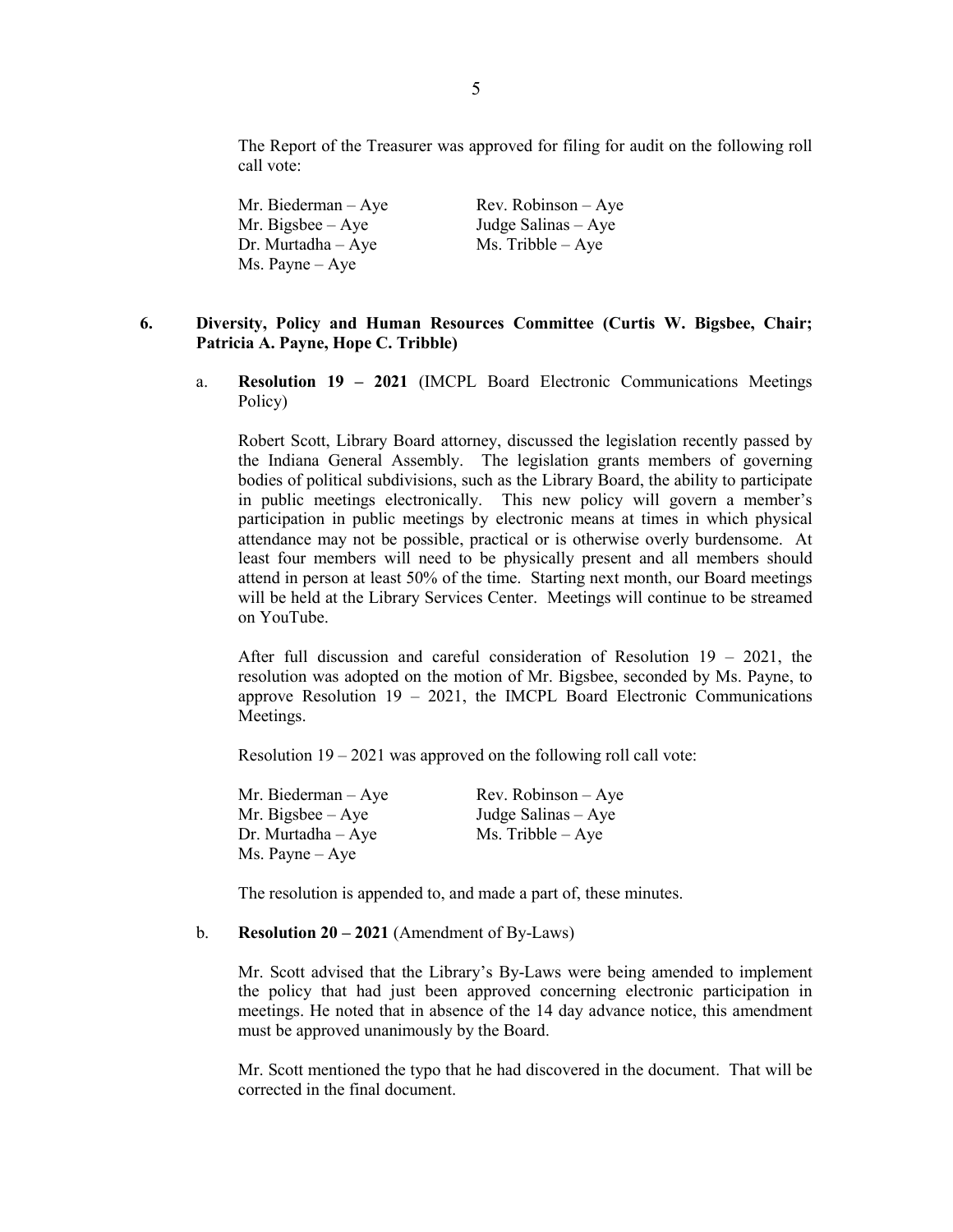After full discussion and careful consideration of Resolution 20 – 2021, the resolution was adopted on the motion of Mr. Bigsbee, seconded by Dr. Murtadha, to approve Resolution  $20 - 2021$ , the Amendment of By-Laws.

Resolution  $20 - 2021$  was approved on the following roll call vote:

| Mr. Biederman $-$ Aye    | $Rev. Robinson - Aye$ |
|--------------------------|-----------------------|
| Mr. Bigsbee $-$ Aye      | Judge Salinas $-$ Aye |
| $Dr.$ Murtadha $-$ Aye   | $Ms.$ Tribble $-$ Aye |
| $Ms. \text{Payne} - Aye$ |                       |

The resolution is appended to, and made a part of, these minutes.

### **7. Facilities Committee (Dr. Khaula Murtadha, Chair; Curtis Bigsbee, Rev. T. D. Robinson)**

a. **Resolution 21 – 2021** (Authorization to Prepare Bidding Documents and Solicit Open, Public, and Competitive Sealed Bids for General Construction Services for the Fort Ben Branch Project)

Sharon Smith, Facilities Director, commented that the architect, Ratio Design and the construction manager, the Skillman Corporation and Davis & Associates, will prepare bidding documents to solicit open, public and competitive public bids for the Fort Ben Branch Project. It was noted that they would seek minority-owned, veteran-owned and disability-owned businesses. The work is scheduled to begin in the Fall of 2021 with completion planned for the first quarter of 2023. The budget for the building and site construction work is \$7.3 million excluding fixtures, furniture and equipment.

Mr. Bigsbee asked if the Library had contacted Fort Harrison about help with issues regarding the soil in that area. Ms. Smith advised that the Library would consider reaching out to the Fort Ben Reuse Authority for possible assistance.

After full discussion and careful consideration of Resolution 21– 2021, the resolution was adopted on the motion of Ms. Payne, seconded by Mr. Bigsbee, to approve Resolution  $21 - 2021$ , the Authorization to Prepare Bidding Documents and Solicit Open, Public, and Competitive Sealed Bids for General Construction Services for the Fort Ben Branch Project.

Resolution 21– 2021 was approved on the following roll call vote:

| Mr. Biederman $-$ Aye    | $Rev. Robinson - Aye$ |
|--------------------------|-----------------------|
| Mr. Bigsbee $-$ Aye      | Judge Salinas $-$ Aye |
| $Dr.$ Murtadha $-Aye$    | $Ms.$ Tribble $-$ Aye |
| $Ms. \text{Payne} - Aye$ |                       |

The resolution is appended to, and made a part of, these minutes.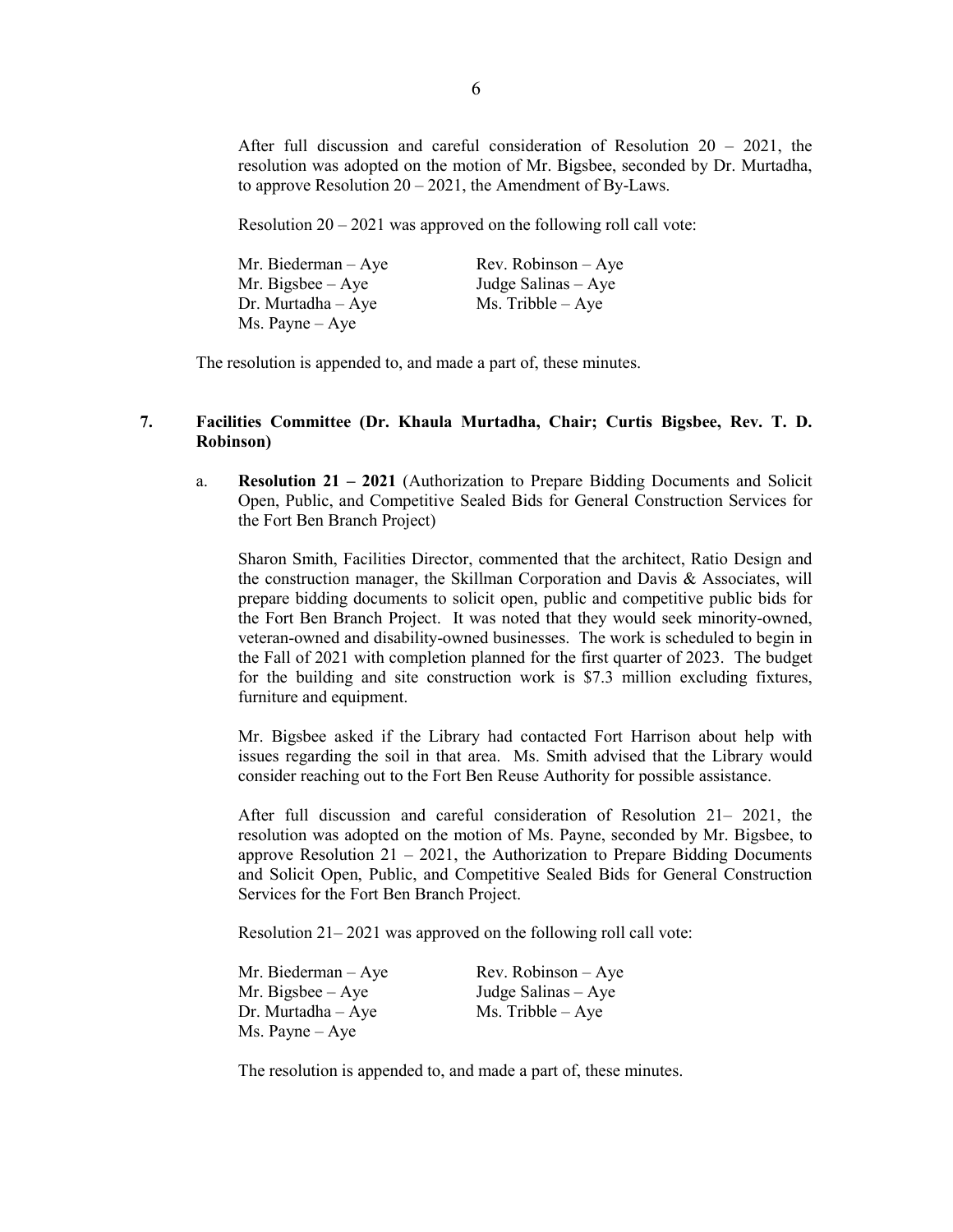## **8. Library Foundation Update**

Rev. Robinson reviewed the information contained in the May 2021 Update.

#### **News**

The Foundation is grateful to participate in and proud to support a variety of DEI staff trainings. The Indianapolis Foundation Library Fund awarded a grant to send staff to "Foundations to Historical and Institutional Racism," presented by the Racial Equity Institute in partnership with the Indianapolis Public Schools, over the next two years. Additionally, Powers & Sons Construction is supporting a three-part series called "Assessing, Identifying and Reducing Unconscious Bias," which is offered to all Library and Foundation managers starting this month. Many thanks to Jessica Moore and Cheryl Wright for their vision, planning and organization.

#### **Donors**

The Foundation thanks 154 donors who made gifts last month. The following are the top corporate and Foundation contributors.

Eli Lilly and Company Foundation, Inc. Faegre Drinker Biddle& Reath LLP Ritz Charles Inc. The Indianapolis Foundation Library Fund Nina Mason Pulliam Charitable Trust Allen Whitehall Clowes Charitable Foundation, Inc. The Indianapolis Foundation Library Fund Lilly Endowment Inc. Woodley Farra Manion Portfolio Management, Inc.

## **Program Support**

This month, the Library Foundation is proud to provide more than \$500,000 for Library programs and initiatives. Examples of major initiatives supported include:

Summer Reading Program & Workshops On the Road to Reading 1,000 Books Before Kindergarten McFadden Lecture Digitization Center for Black Literature & Culture DEI Staff Training

### **9. Report of the Chief Executive Officer**

## a. **Confirming Resolutions:**

### 1) **Resolution Regarding Finances, Personnel and Travel (22 – 2021)**

Ms. Nytes pointed out a correction to the Resolution that was presented last month. It should be noted that Julie Able left the Library after 33 years and three month of service.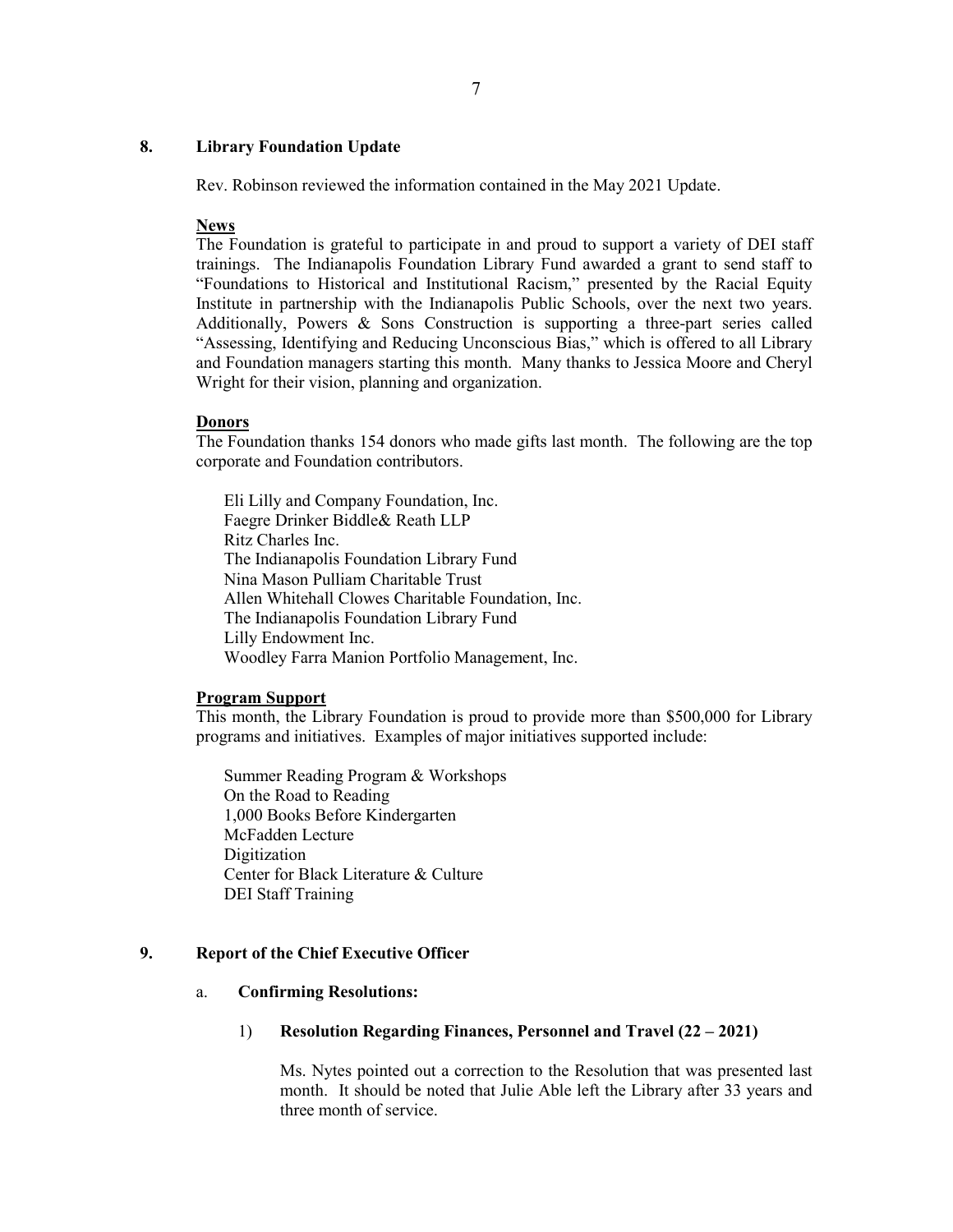She also advised that Volunteer Services has now been merged with Outreach, so a number of positions were revised to reflect that merger.

Mr. Biederman made the motion, which was seconded by Mr. Bigsbee, to approve Resolution 22 – 2021, the Resolution Regarding Finances, Personnel and Travel.

Resolution 22 – 2021 was approved on the following roll call vote:

| Mr. Biederman $-$ Aye    | Rev. Robinson $-$ Aye |
|--------------------------|-----------------------|
| Mr. Bigsbee $-$ Aye      | Judge Salinas $-$ Aye |
| $Dr.$ Murtadha $-$ Aye   | $Ms.$ Tribble $-$ Aye |
| $Ms. \text{Payne} - Aye$ |                       |

The resolution is appended to, and made a part of, these minutes.

#### b. **Briefing Report – Update on Security at IndyPL**

John Helling, Chief Public Services Officer, provided the Update. He advised that in the Fall of 2020, the Safety and Security functions of the Library moved to the Public Services Department. It is the future plan to use in-house security staff as opposed to contracted staff which have more fine-tuned control over how we interact with patrons. We have created after school positions at the Warren and Pike branches to help engage teens. A social worker has been hired for Central to work with patrons experiencing homelessness.

Garrett Mason, Strategic Planning and Assessment Officer, briefly discussed the incident report data collected by the Library. He mentioned that we are looking into ways to get more data regarding race in our incident reports.

#### c. **Briefing Report – Post-COVID Library Hours and Services**

Mr. Helling reported that he was providing updated information on this topic.

In June, the Library plans to restore two days per week of evening hours for patron service – Mondays and Tuesdays. This is based on an evaluation of pre-COVID door count measurements to identify the hours of service our patrons found most valuable. Pre-COVID, the Library offered three days of evening hours per week but these were the lowest usage hours in our weekly schedule.

Also in June, we plan to restore some of our in-person programming related to our Summer Reading Program – all programming will, of course, comply with guidance put forth by the CDC and the city's health department.

Also, we will no longer restrict the number of patrons allowed in our buildings, and patrons will regain the ability to book meeting rooms and study rooms. In late June, Central will resume holding weddings and other larger events.

As of June 7, the city will no longer be enforcing a mask mandate for vaccinated people. Because the Library will not be able to distinguish between vaccinated and unvaccinated patrons, we will effectively cease enforcing our mask mandate at the same time.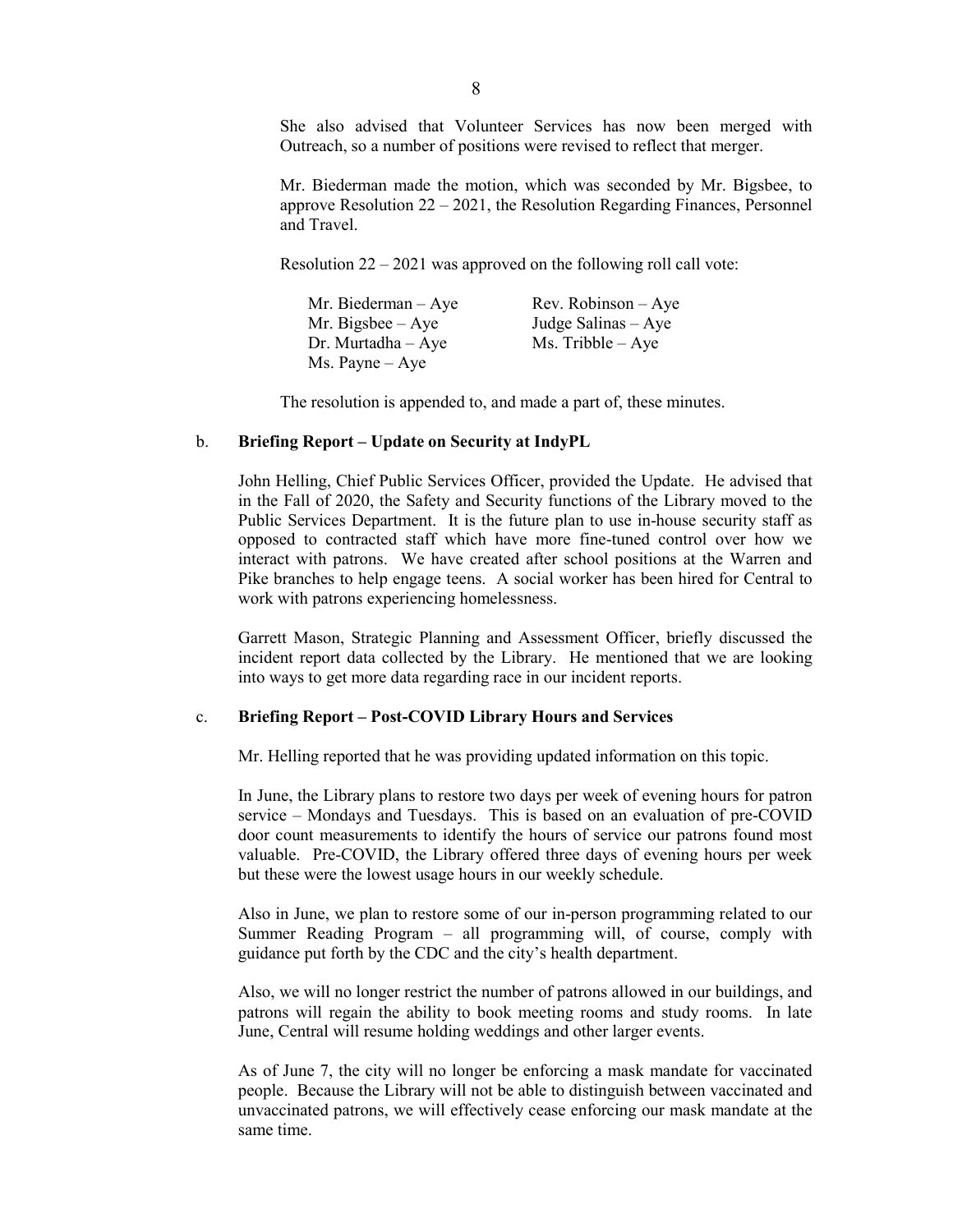In September, we plan to restore Sunday service to Nora, Glendale, Eagle, Southport, Warren, Central and the InfoZone. This is fewer Sunday branches than were offered to patrons pre-COVID. As with evenings, we have identified branches with Sunday hours that were either not well utilized or were in reasonably close proximity to other branches with Sunday hours.

Mr. Bigsbee asked why the Library was waiting until September to restore Sunday hours.

Mr. Helling advised that this decision wasn't set in stone.

Mr. Bigsbee wanted to know if there could be further discussion about pushing that date up.

Mr. Helling responded that he would be happy to revisit this matter if the Board wished to discuss it.

#### **UNFINISHED BUSINESS**

**10.** None.

#### **NEW BUSINESS**

**11.** None.

#### **AGENDA BUILDING**

**12. Future Agenda Items –** This time was made available for discussion of items not on the Agenda which were of interest to Library Board members and the opportunity was given to suggest items that should be included on future Library Board Meeting Agendas.

Items suggested for upcoming Board Agendas are as follows:

**June 2021 -** Climate Study. Dr. Murtadha has experience in this regard.

#### **INFORMATION**

#### **13. Materials**

There were no materials available to distribute to the Board.

## **14. Board Meeting Schedule for 2021 (Notice and Place of Meeting) and Upcoming Events/Information**

a. **Board Meetings for 2021***– Current calendar will be updated, as necessary, and additional information highlighted***.**